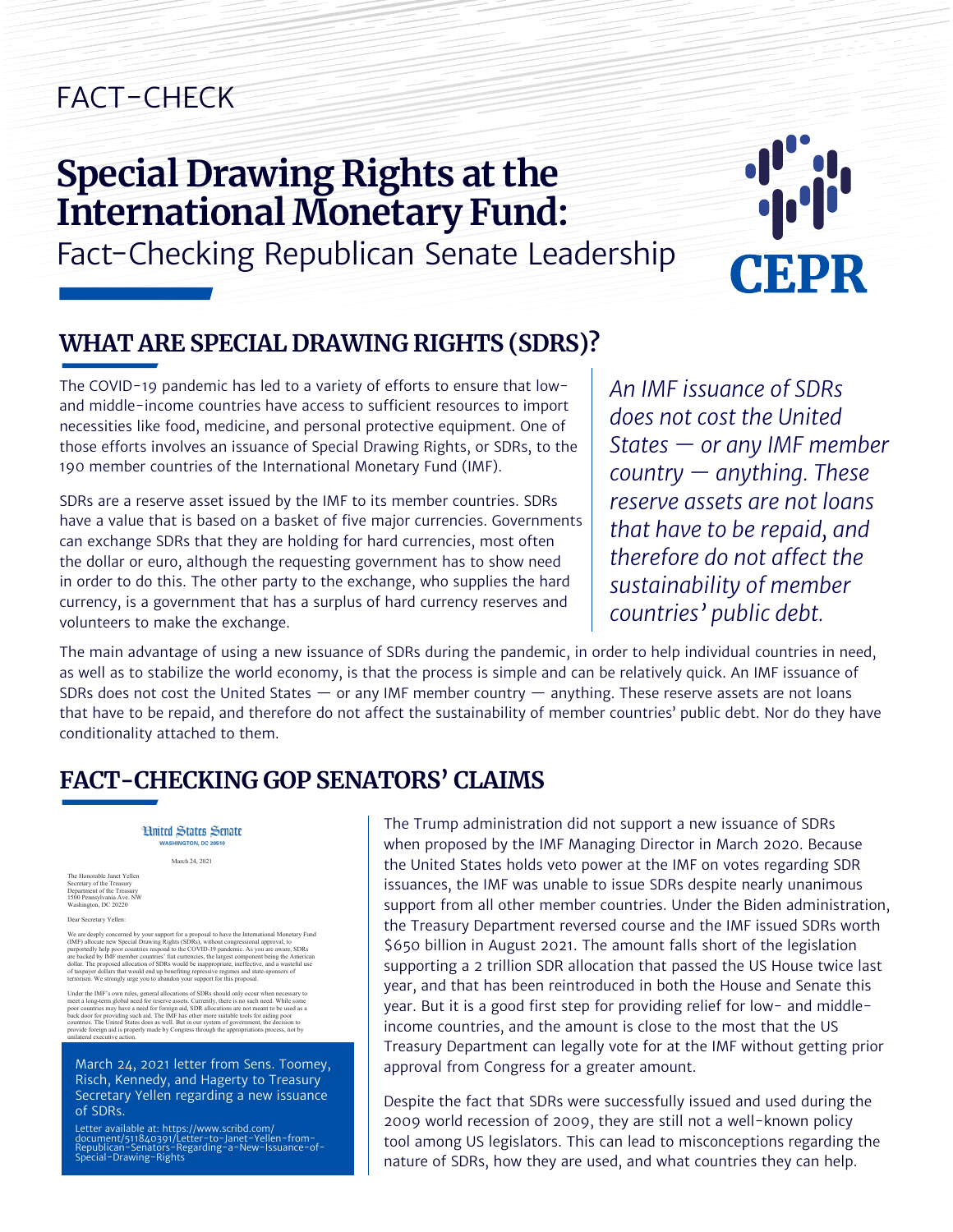Case in point: the following letter from Republican Senators Pat Toomey (R-PA), Jim Risch (R-ID), John Kennedy (R-LA), and Bill Hagerty (R-TN) to Treasury Secretary Janet Yellen, strongly opposing a new issuance of SDRs, is filled with misconceptions and inaccurate information about SDRs.

The following is a fact-check of the March 24, 2021 letter from the Republican senators.

#### **Claim 1:**

**>** "...SDRs are backed by IMF member countries' fiat currencies, the largest component being the American dollar."

Dear Secretary Yellen:

Washington, DC 20220

Secretary of the Treasury

We are deeply concerned by your support for a proposal to have the International Monetary Fund (IMF) allocate new Special Drawing Rights (SDRs), without congressional approval, to purportedly help poor countries respond to the COVID-19 pandemic. As you are aware, **SDRs** are backed by IMF member countries' fiat currencies, the largest component being the American dollar. The proposed allocation of SDRs would be inappropriate, ineffective, and a wasteful use of taxpayer dollars that would end up benefiting repressive regimes and state-sponsors of rism. We strongly urge you to abandon your support for this proposal

#### **Reality:**

**>** This implies that the US is somehow responsible for providing dollars in exchange for SDRs held by member countries, which is not true. The IMF has other more such aid. The IMF has other more such as other more it the US is somehow responsible for providing dollars in exchange for SDRs hel

 $\mathcal{L}_{\mathcal{A}}$  countries. The United States does as well. But in our system of government, the decision to decision to

Note only would such an SDR allocation be inappropriate under the IMF's rules, but some have  $\mathcal{L}$ 

#### **Claim 2:**

 $\alpha$  is a proven in the U.S. shows allocated the U.S. share of townsur deliver  $\omega$  $\blacktriangleright$  "The proposed allocation of SDRs would be…a wasteful use of taxpayer dollars…"

congressional under the second under the standard theory with the standard approval, to purportedly help poor countries respond to the COVID-19 pandemic. As you are aware, SDRs are backed by INIT lifeliber countries That currencies, the largest component being the American<br>dollar. The proposed allocation of SDRs would be inappropriate, ineffective, and a wasteful use of taxpayer dollars that would end up benefiting repressive regimes and state-sponsors of terrorism. We strongly urge you to abandon your support for this proposal. nocate new special Drawing Rights (SDRs), without congressional approval, are backed by IMF member countries' fiat currencies, the largest component being the American

billion allocated in 2021 and \$500 billion allocated in 2022—would not. We sincerely hope that

#### **Reality:**

allocation would go to G20 countries, which do not need assistance, and less than ten percentries, and less than ten percent This is false. The phrase "wasteful use of taxpayer dollars" cannot be true about any SDR allocation. There are no US taxpayer dollars involved in the issuance or allocation of SDRs. Nor does the issuance or allocation of SDRs require the US government to provide dollars in exchange for SDRs. provide foreign aid is properly made by Congress through the appropriations process, not by

#### Source:

**• [QUESTIONS AND ANSWERS ON SPECIAL DRAWING RIGHTS \(SDRS\)](https://www.imf.org/en/About/FAQ/special-drawing-right)**, International Monetary Fund, nttps://www.imf.org/en/About/FAQ/special-drawing-right<br>https://www.imf.org/en/About/FAQ/special-drawing-right the legal requirement to obtain congressional approval for such an allocation. Under federal law,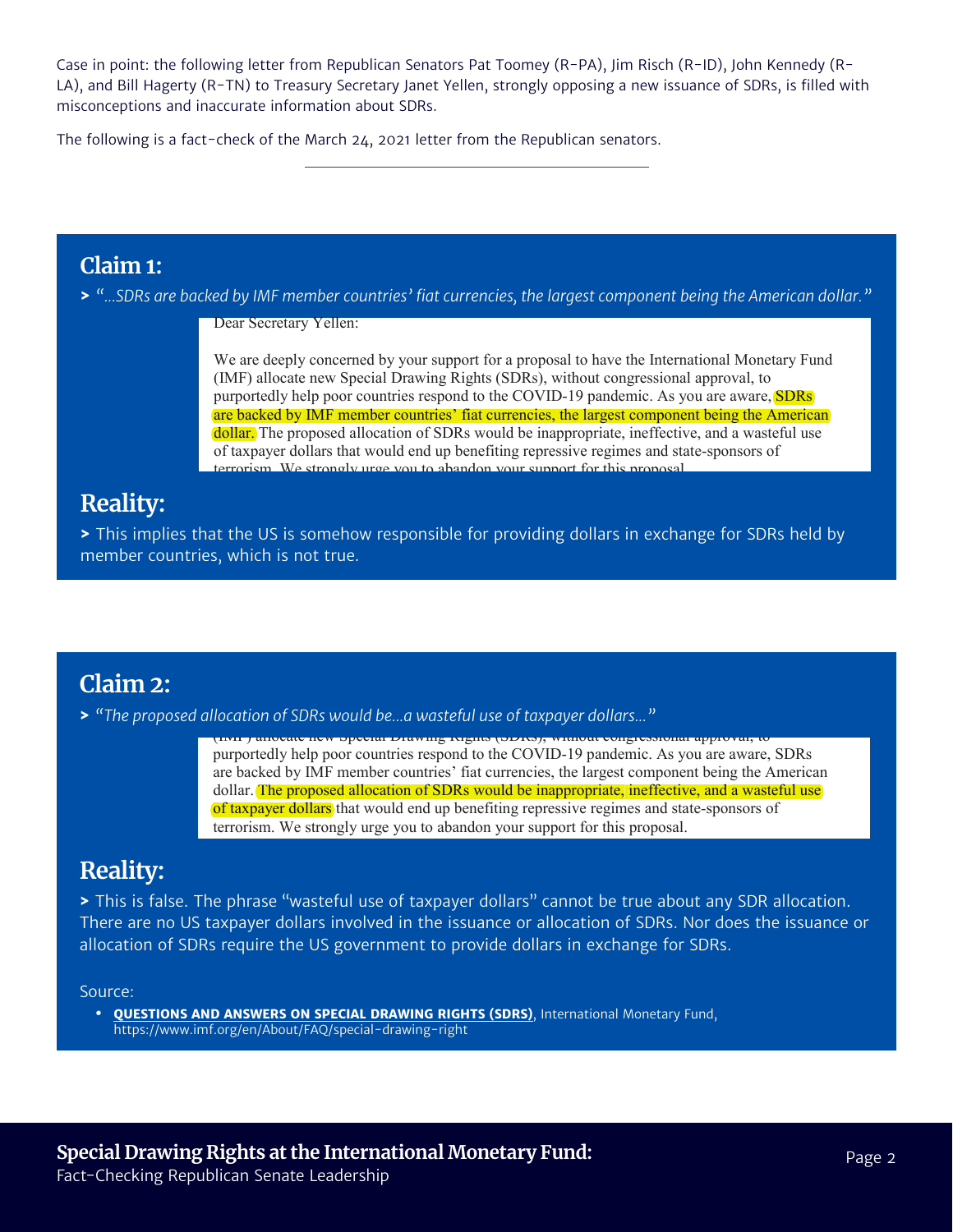#### **Claim 3:**

> "While some poor countries may have a need for foreign aid, SDR allocations are not meant to be used as a back *door for providing such aid."* terrorism. We strongly use  $\mathcal{L}_{\text{max}}$  urge you to abandon you to abandon you to abandon you to abandon you

> Under the IMF's own rules, general allocations of SDRs should only occur when necessary to meet a long-term global need for reserve assets. Currently, there is no such need. While some poor countries may have a need for foreign aid, SDR allocations are not meant to be used as a back door for providing such aid. The IMF has other more suitable tools for aiding poor countries. The United States does as well. But in our system of government, the decision to

provide foreign aid is properly made by Congress through the appropriations process, not by

purportedly help poor countries respond to the COVID-19 pandemic. As you are aware, SDRs

### **Reality:**

**>** SDRs are not foreign aid; an issuance of SDRs costs the US government nothing.

As the IMF has noted: "[a]n SDR allocation is cost free. Allocating SDRs does not require contributions from i donor countries<sup>,</sup> budgets. SDRs are a reserve asset, not foreign aid. Most importantly, an SDR allocation does not add to any country's public debt burden." And the same of the state of the state of the state of the state of

Sources:

- urces:<br>• [QUESTIONS AND ANSWERS ON SPECIAL DRAWING RIGHTS \(SDRS\): Q1. What is an SDR?](https://www.imf.org/en/About/FAQ/special-drawing-right#Q1.%20What%20is%20an%20SDR?), International Monetary Fund, https://www.imf.org/en/About/FAQ/special-drawing-right Dollar SUL DOLLAR CONSULTER CONSULTER CONSULTER AND SULTANEOUS OF SULTANEOUS CONSULTER AND INSTRUCT ON A WASHER OF SULTANEOUS OF SULTANEOUS OF SULTANEOUS OF SULTANEOUS OF SULTANEOUS OF SULTANEOUS OF SULTANEOUS OF SULTANEOU
- **• [SPECIAL DRAWING RIGHTS 7 THINGS YOU NEED TO KNOW ABOUT SDR ALLOCATIONS](https://www.imf.org/en/Topics/special-drawing-right/seven-things-you-need-to-know-about-sdr-allocations)**, International Monetary Fund, Even if an allocation of SDRs were appropriate—which it is not—it is an ineffective method of https://www.imf.org/en/Topics/special-drawing-right/seven-things-you-need-to-know-about-sdr-allocations<br>. providing for the provided to the low-income countries. As you noted to low-income countries in the countries of the countries of the countries of the countries of the countries. As you not a such a such a such a such and of taxpayer dollars that would end up benefit that would end up benefit the state regimes and state-sponsors o<br>Do believe – william value was and state and state for the sponsors of the state of the state of the state of terrorism. We strongly use you to above the strongly under the strongly direction of the strongly direction of the strongly support for the strongly support for the strongly support for the strongly support of the strongly

poor need for foreign allocations not meant to be

money goes to develop to developed countries like the United States. The United States. The United States of any

would reach poor countries. There is no rational economic justification for such a poorly targeted  $\alpha$ 

poor countries may have a need for foreign aid, SDR allocations are not meant to be used as a

two-thirds of any

### **Claim 4:**

> "Not only would such an SDR allocation be inappropriate under the IMF's rules..." such an SDR anocation De

> Not only would such an SDR allocation be inappropriate under the IMF's rules, but some have reportedly suggested that the administration structure a \$1 trillion allocation in a way to avoid

### **Reality:**

**>** There is nothing inappropriate about this allocation under IMF rules.  $\bar{\mathrm{g}}$  inappropriate about this allocation under IMF rules.

#### Sources:

• **[QUESTIONS AND ANSWERS ON SPECIAL DRAWING RIGHTS \(SDRS\): Q2. What is a general SDR allocation?](https://www.imf.org/en/About/FAQ/special-drawing-right#Q2.%20What%20would%20a%20general%20SDR%20allocation%20achieve?), <b>Fig. 10. 2. Were appropriate** International Monetary Fund, https://www.imf.org/en/About/FAQ/special-drawing-right providing formulation and to low-income countries. As you noted that you noted in such an in such and in such a<br>The countries of the countries of the countries in such and the countries of the countries of the countries of

https://www.brookings.edu/blog/up-front/2020/04/01/covid-19-and-the-economy/.

*"The IMF has the authority under its Articles of Agreement to create unconditional liquidity through 'general allocations' of SDRs to participants in its SDR Department (currently, all members of the IMF) in proportion to their quotas in the IMF. The IMF's Articles*  to participants in its SDR Department (currently, an members of the narr) in proportion to their quotas in the narr. The narr S Articles<br>prescribe the conditions under which such allocations can be made, namely that genera .<br>global need to supplement existing reserve assets in a manner that will promote the attainment of the IMF's purposes and avoid .<br>economic stagnation and deflation, as well as excess demand and inflation; and that these allocations should have the broad support of SDR Department participants." all interferences its articles of agreement to credit unconditional inquiring infough general directions of surf<br>Its CDR based on the University of the procedure of the IMFN in production of their surface in the UMF-The I

- **• [Articles of Agreement, Article XIX: Operations and Transactions in Special Drawing Rights, Section 3. Requirement](https://www.imf.org/external/pubs/ft/aa/index.htm)  [of need](https://www.imf.org/external/pubs/ft/aa/index.htm)**, International Monetary Fund, https://www.imf.org/external/pubs/ft/aa/index.htm
- "(a) In transactions under Section 2(a) of this Article, except as otherwise provided in (c) below, a participant will be expected to use its special drawing rights only if it has a need because of its balance of payments or its reserve position or developments in its reserves, and<br>Special drawing rights only if it has a need because of its balance of payments o *not for the sole purpose of changing the composition of its reserves."*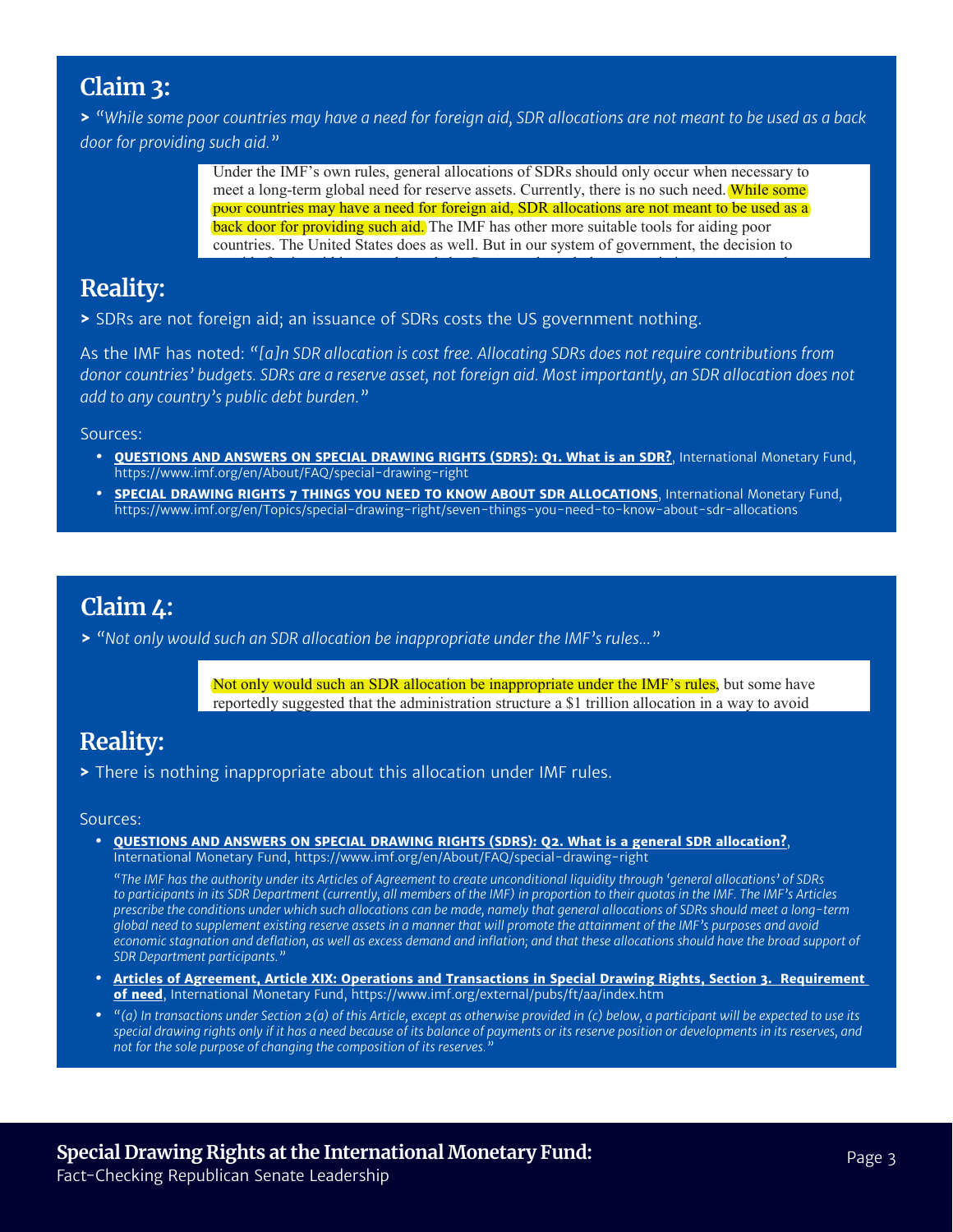### **Claim 5:**

> "In fact, over two-thirds of any allocation would go to G20 countries, which do not need assistance..."

Even if an allocation of SDRs were appropriate—which it is not—it is an ineffective method of providing foreign aid to low-income countries. As you noted just last year, "in such an allocation, all [IMF] members receive SDRs based on their IMF quotas, so a large share of the money goes to developed countries like the United States."<sup>1</sup> (In fact, over two-thirds of any allocation would go to G20 countries, which do not need assistance, and less than ten percent would reach poor countries. There is no rational economic justification for such a poorly targeted distribution of aid.

certain threshold amount over a five-year period. A \$1 trillion allocation in 2021 would require

#### **Reality:**

> This is true but none of the high-income countries would be able to convert the SDRs to hard currency because they cannot show need, as required. These SDRs would only be an accounting entry at the IMF, and not involve any use of real resources.

#### **Claim 6:**

**>** *"That means billions of dollars' worth of SDRs would go to China, Russia, Iran, Venezuela, and Syria. These countries would be entitled to exchange their SDRs for hard currency, such as US dollars or Euros, and use them for any purpose whatsoever."*

> An allocation would also directly benefit repressive regimes around the world, including U.S. adversaries and state-sponsors of terrorism, since all IMF members would receive SDRs. That means billions of dollars' worth of SDRs would go to China, Russia, Iran, Venezuela, and Syria. These countries would be entitled to exchange their SDRs for hard currency, such as U.S. dollars or Euros, and use them for any purpose whatsoever. There are no strings attached or conditions placed on their use of these funds.

### **Reality:**

> China would not be able to convert SDRs to hard currency because it could not show need. It has more than \$3 trillion in international reserves. Furthermore, in 2015 China's own currency became eligible to ending plannon in international reserves radiatenmole, in 2019 ening blow carrelity became engible to the basket of currencies used to determine the value of the SDR; this is another reason that it would not be able to show need. shet of currenties used to determine the value of the SDR, this is another reason.<br>. These dollars come the computation of the set is and future reason

Iran would not be able to convert SDRs to hard currency because of US sanctions, and Venezuela would not be able to convert SDRs to hard currency for the same reason. Also, according to the IMF on April 16, Venezuela would be cut off from all SDRs "until a government is recognized" by the IMF.

#### Sources:

**• [Articles of Agreement, Article XIX: Operations and Transactions in Special Drawing Rights, Section 3. Requirement](https://www.imf.org/external/pubs/ft/aa/index.htm)**  <mark>[of need](https://www.imf.org/external/pubs/ft/aa/index.htm)</mark>, International Monetary Fund, https://www.imf.org/external/pubs/ft/aa/index.htm

*"(a) In transactions under Section 2(a) of this Article, except as otherwise provided in (c) below, a participant will be expected to use its special drawing rights only if it has a need because of its balance of payments or its reserve position or developments in its reserves, and not for the sole purpose of changing the composition of its reserves."* is under Section 2(a) Ints only it it has a need because of its bala<br>in a failure committee on the committee of the committee of the committee of the committee of the committee of pose or changing the compositiv ided in (c) below, a p ir its reserve position or developments in  $\overline{\phantom{a}}$ 

- **• [The IMF's Special Drawing Right and China's Renminbi](https://crsreports.congress.gov/product/pdf/IF/IF10327/5)**, Congressional Research Service, https://crsreports.congress.gov/ product/pdf/IF/IF10327/5
- **• [Venezuela Cut Off From Share of IMF's \\$650 Billion New Reserves](https://www.bloomberg.com/news/articles/2021-04-16/venezuela-cut-off-from-share-of-imf-s-650-billion-new-reserves)**, Bloomberg, April 16, 2021, https://www.bloomberg. com/news/articles/2021-04-16/venezuela-cut-off-from-share-of-imf-s-650-billion-new-reserves

Bill Hagerty

Ranking Member, Subcommittee on State

Ranking Member, Subcommittee on

John Kennedy